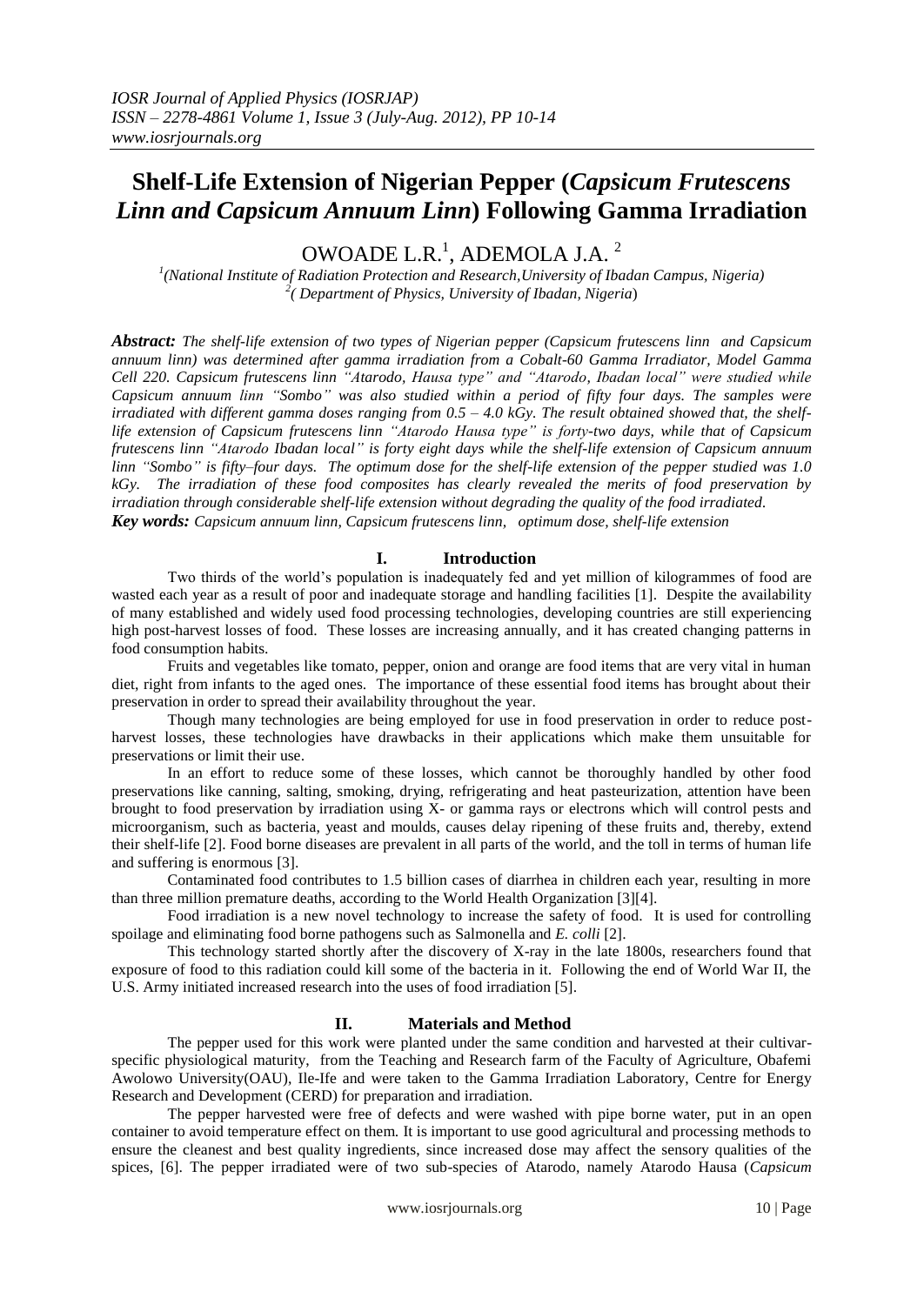*frutescens linn*) and Atarodo Ibadan local (*Capsicum frutescens linn*). The third type of pepper studied is Sombo (*Capsicum annuum linn*). Each sub-species was packed in tens in polytene bags, cellotaped and labeled. This was to ensure that the oxygen content during packaging and irradiation was drastically reduced, thereby reducing possible oxygen effect [7].

The packaged samples were irradiated immediately, polytene bags removed and were stored in an open shelf in the laboratory at room temperature and low humidity.

There were a total of nine samples for each sub-species. Each sample was labeled according to the gamma dose to be delivered. The samples were irradiated with different gamma doses ranging from 0.5 - 4.0 kGy, using Gamma Cell 220 at the CERD and were given three replicates. One of the nine samples of each subspecies was not irradiated and were labeled 0.0 kGy. The other eight packaged samples of each species were irradiated with gamma doses 0.5, 1.0, 1.5, 2.0, 2.5, 3.0, 3.5 and 4.0 kGy respectively.

The irradiation time for each sample was obtained using the relation:

$$
Doserate = \frac{Dose}{Time} \tag{1}
$$

The doserate for the irradiation  $D_t$  was determined using the following relation :

$$
D_{t=}D_o\,e^{-\lambda t}
$$

Where  $D_0$  is the Dose rate at the Centre of chamber as quoted by the supplier.

(2)

i.e.  $1.82 \times 10^4 \pm 0.12$  Gy/hr on February 15, 1980.

t is the time interval since the machine was supplied to date

 $\lambda$  is the decay constant of Cobalt – 60.

#### **III. Results and Discussion**

After irradiation, observation of the spices for the process of rot was taken at an interval of three days. Observation for rot of Atarodo Hausa (*Capsicum frutescens linn*) lasted for forty-two days, that of Atarodo Ibadan local (*Capsicum frutescens linn*) lasted for forty-eight days while observation for the process of rot for Sombo (*Capsicum annuum Linn*) lasted for fifty-four days.

The result for the percentage rot for the investigated peppers are shown in fig.1 to16.

During the monitoring and evaluation for the percentage rot of Atarodo Hausa (*Capsicum frutescens linn*) and Atarodo Ibadan local (*Capsicum annuum Linn*), it was observed that, during the first twelve days after irradiation the species of Atarodo Hausa and Atarodo Ibadan local got rotten fast at higher doses especially 3.0, 3.5 and 4.0 kGy, while the percentage rot was so small for lower radiation doses especially 0.5, 1.0, and 1.5 kGy. On the 15<sup>th</sup> day, gamma radiation doses of 0.5, 1.0 and 1.5 kGy still enhances the preservation of pepper relative to the control that recorded 50 percent rot for *Capsicum frutescens l*inn (Atarodo-Hausa type). Higher gamma radiation doses of 3.0, 3.5 and 4.0 kGy did not favour the preservation of pepper. Throughout the preservation for the percentage rot of pepper, it was discovered that the gamma radiation was able to preserve it at optimum dose of 1.0 kGy. This is seen in Fig.10. It was also observed that the gamma radiation extends the shelf-life of *Capsicum annuum linn* (Sombo) and *Capsicum frutescens linn* (Atarodo-Ibadan local) more than the *Capsicum frutescens linn* (Atarodo-Hausa type).



www.iosrjournals.org 11 | Page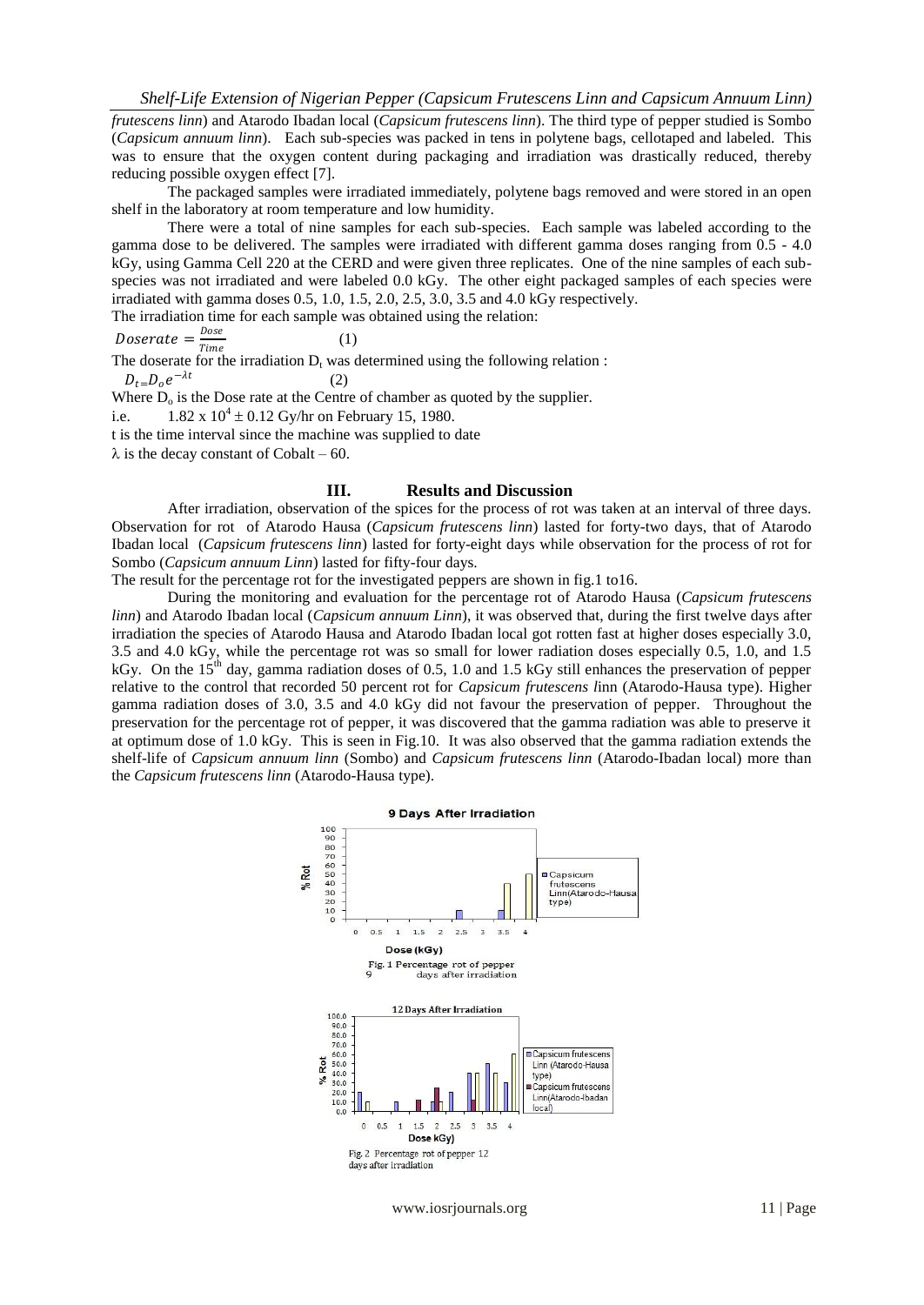*Shelf-Life Extension of Nigerian Pepper (Capsicum Frutescens Linn and Capsicum Annuum Linn)*

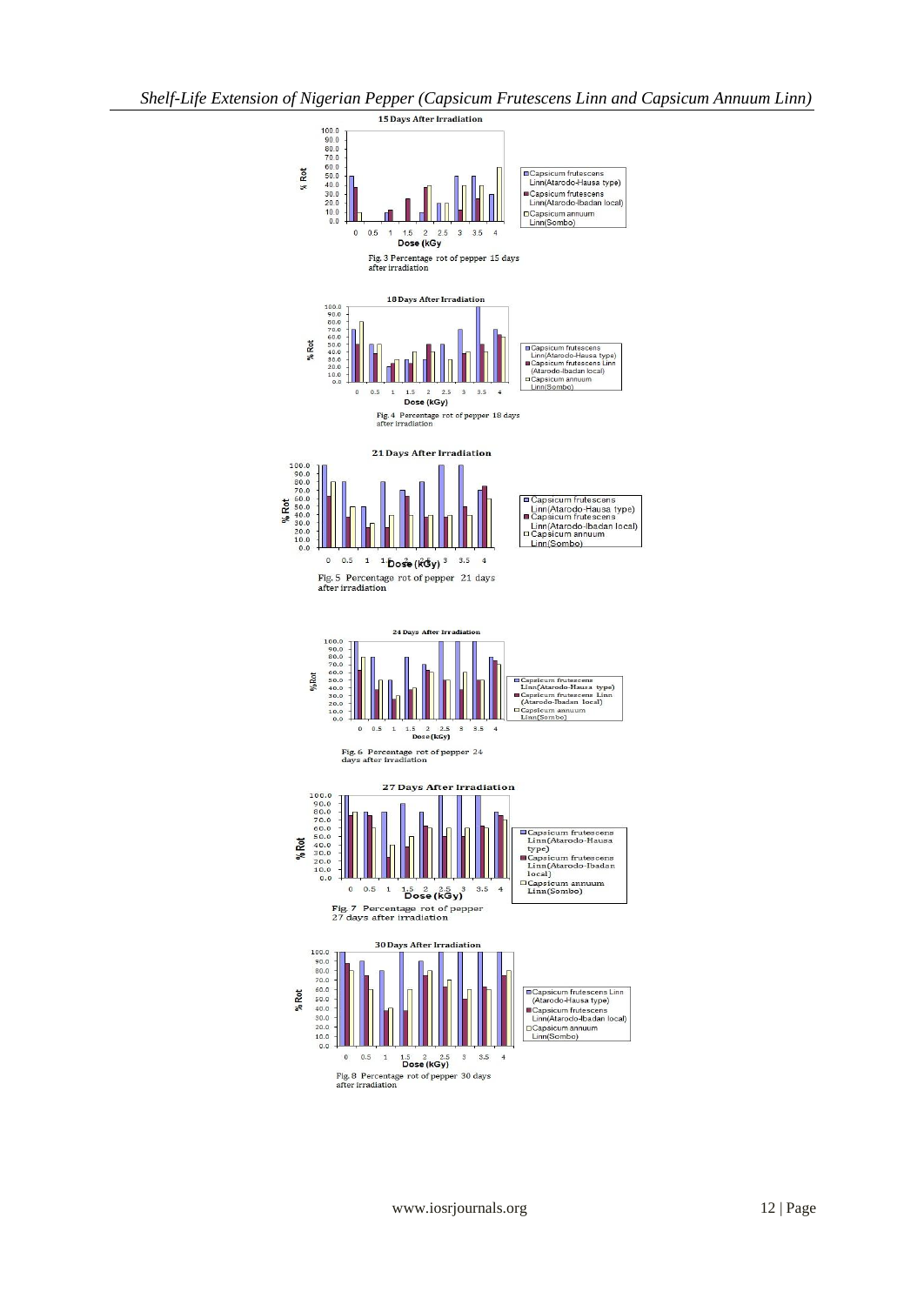*Shelf-Life Extension of Nigerian Pepper (Capsicum Frutescens Linn and Capsicum Annuum Linn)*



www.iosrjournals.org 13 | Page